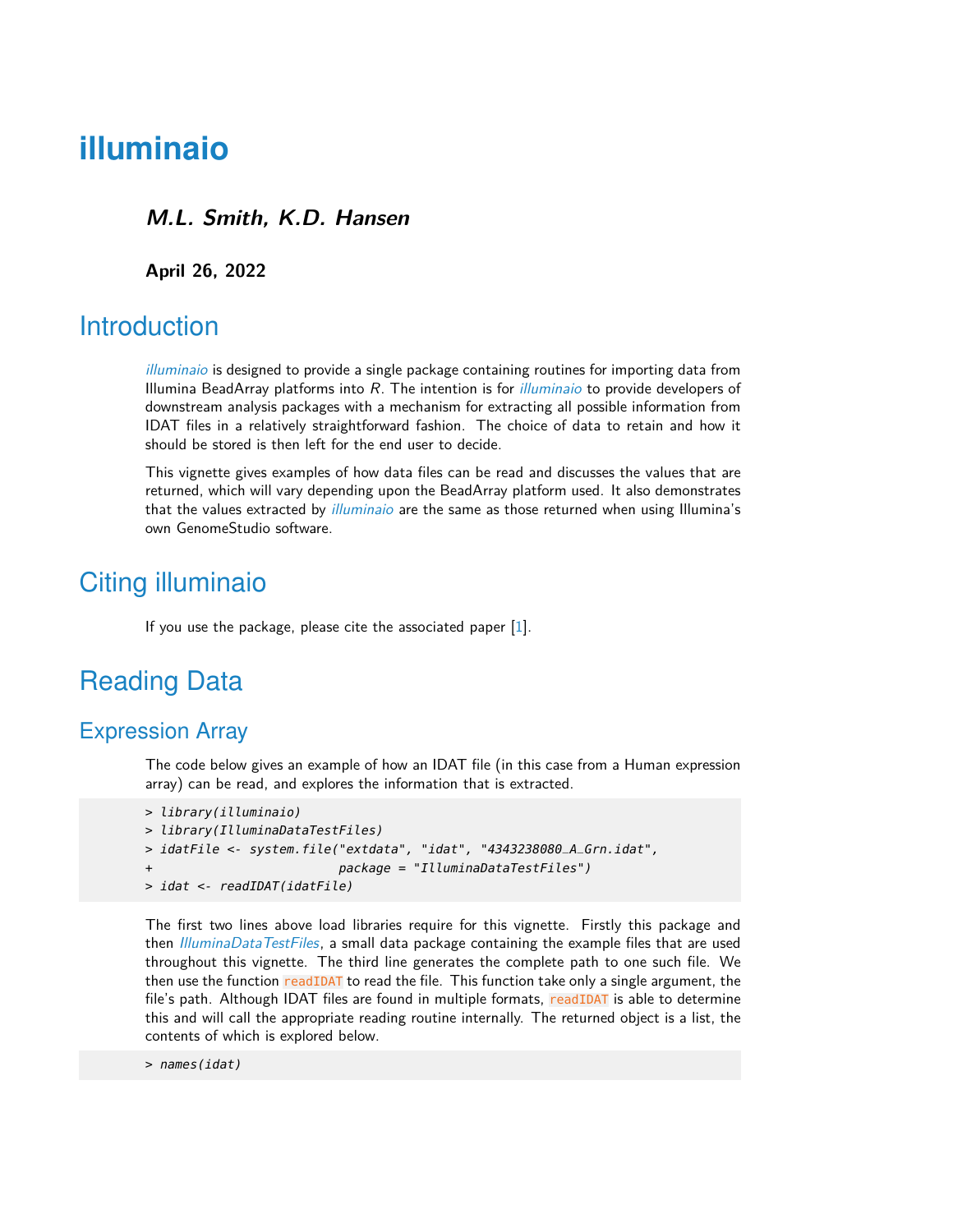[1] "Barcode" "Section" "ChipType" "Quants" "RunInfo"

Using the names command above lists the data extracted from the file. In this case Barcode and Section are the identifiers for the BeadChip and can usually be found in the file name as well. ChipType describes the BeadArray platform this file was generated from. The RunInfo slot holds information about the processing performed on the array, most notably the date upon which it was scanned. Such information may be useful if one is attempting to identify batch effects amongst multiple samples. Quants is where the per-bead-type values are found. The commands below assign the Quants values to a new variable for convenience, and then print the first six entries from the resulting data.frame.

```
> idatData <- idat$Quants
```
> head(idatData)

|                   |           |          |           |          |                                                                       | MeanBinData TrimmedMeanBinData DevBinData MedianBinData BackgroundBinData |
|-------------------|-----------|----------|-----------|----------|-----------------------------------------------------------------------|---------------------------------------------------------------------------|
| $\mathbf{1}$      | 179.16405 |          | 180.45245 | 41.46048 | 177.66107                                                             | 657.5565                                                                  |
| 2                 | 50.08747  |          | 50.42234  | 18,76339 | 46.82187                                                              | 657.1952                                                                  |
| 3                 | 47.91959  |          | 48.55188  | 12.52172 | 49.05127                                                              | 657.0317                                                                  |
| 4                 | 52.07837  |          | 52.34163  | 15.55780 | 47.36008                                                              | 657.4821                                                                  |
| 5                 | 57.80818  |          | 58.02231  | 17.63354 | 58.88446                                                              | 657.4556                                                                  |
| 6                 | 43.08765  |          | 43.68334  | 13.46260 | 43.53027                                                              | 657.2791                                                                  |
|                   |           |          |           |          | BackgroundDevBinData CodesBinData NumBeadsBinData NumGoodBeadsBinData |                                                                           |
| $\mathbf{1}$      |           | 1.130837 |           | 10008    | 47                                                                    | 46                                                                        |
| $\overline{2}$    |           | 1.345547 |           | 10010    | 42                                                                    | 42                                                                        |
| 3                 |           | 1.438468 |           | 10014    | 48                                                                    | 44                                                                        |
| 4                 |           | 1.250080 |           | 10017    | 40                                                                    | 39                                                                        |
| 5                 |           | 1.411696 |           | 10019    | 57                                                                    | 54                                                                        |
| 6                 |           | 1.081928 |           | 10020    | 46                                                                    | 43                                                                        |
| IllumicodeBinData |           |          |           |          |                                                                       |                                                                           |
| $\mathbf{1}$      |           | 10008    |           |          |                                                                       |                                                                           |
| $\overline{2}$    |           | 10010    |           |          |                                                                       |                                                                           |
| 3                 |           | 10014    |           |          |                                                                       |                                                                           |
| 4                 |           | 10017    |           |          |                                                                       |                                                                           |
| 5                 |           | 10019    |           |          |                                                                       |                                                                           |
| 6                 |           | 10020    |           |          |                                                                       |                                                                           |

We can see that for this expression array a total of 10 values are returned for each beadtype. The column headers are pulled directly from the IDAT file and do not directly match with how things are commonly labeled in GenomeStudio, although for the most part they are relatively easy to decipher. The CodeBinData, MeanBinData and NumGoodBeadsBinData columns are those that are reported by default in GenomeStudio and correspond the ProbeID, AVG\_Signal and NBEADS values respectively. DevBinData gives the standard deviation for the bead-type and can be used the generate the BEAD\_STDERR values GenomeStudio reports. The remaining columns give additional information and are discussed in the file EncryptedFormat.pdf that also accompanies this package.

### Genotyping Array

The example above focused on reading an IDAT file produced by scanning an expression array. To highlight some of the differences in output we shall now read a file from an Infinium genotyping array.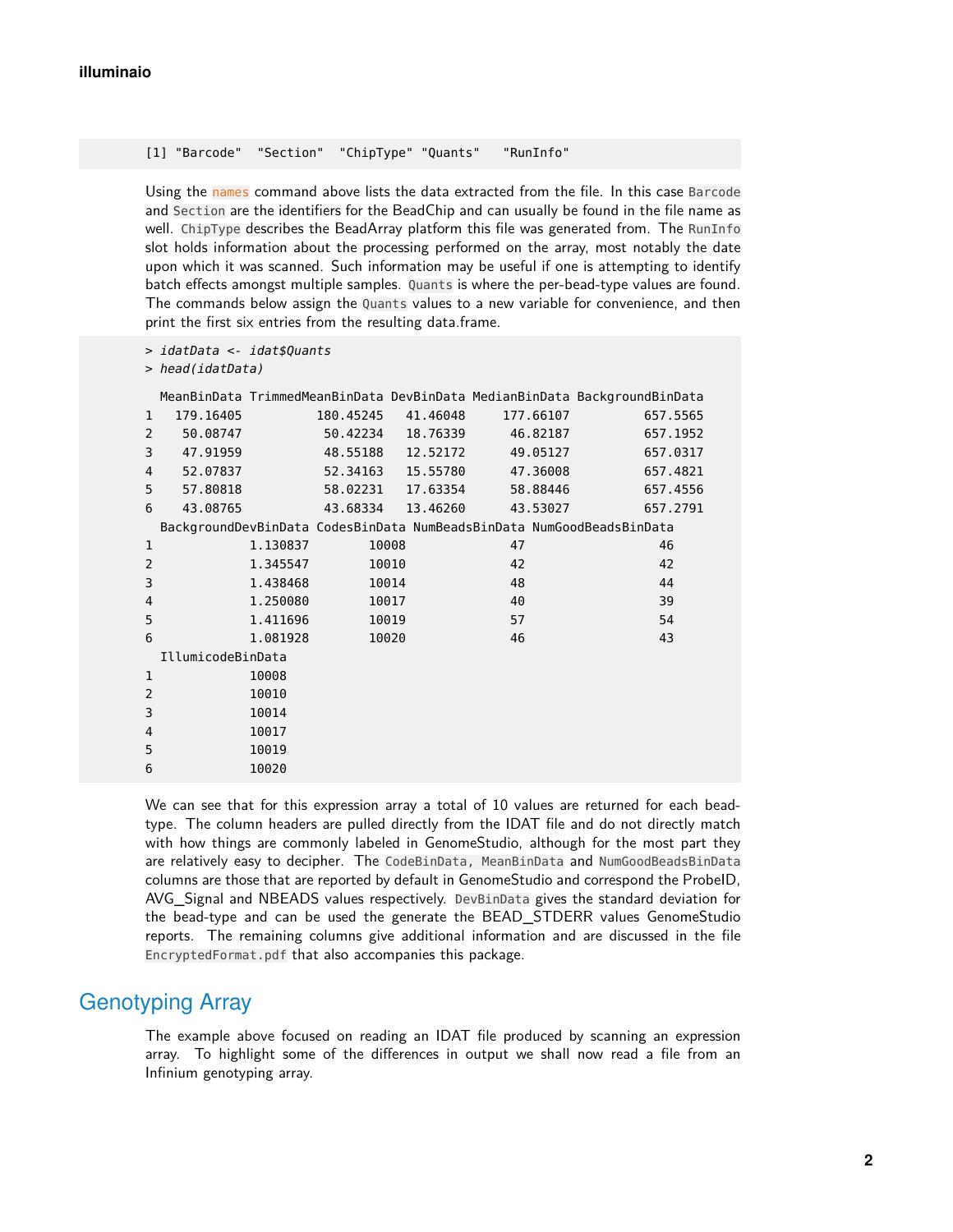```
> genotypeIdatFile <- system.file("extdata", "idat", "5723646052_R02C02_Grn.idat",
                       package = "IlluminaDataTestFiles")> genotypeIdat <- readIDAT(genotypeIdatFile)
> names(genotypeIdat)
[1] "fileSize" "versionNumber" "nFields" "fields"
[5] "nSNPsRead" "Quants" "MidBlock" "RedGreen"
[9] "Barcode" "ChipType" "RunInfo" "Unknowns"
```
FixMe: I should check exactly which platform this is from - MLS

The reading of the file proceeds in exactly the same way as before and a list is again returned. However, there are several more data fields returned. Again Quants is where the per-bead-type values are stored.

```
> head(genotypeIdat$Quants)
```
Mean SD NBeads 10600313 415 231 12 10600322 9685 1040 9 10600328 1647 398 11 10600336 3680 624 17 10600345 3616 173 5 10600353 4578 1122 14

For genotyping arrays only the four typically reported values are contained within the IDAT file and their column names more closely resemble those that are found in GenomeStudio.

## Comparison with GenomeStudio

Now we shall compare the values extracted by *[illuminaio](http://bioconductor.org/packages/illuminaio)* with those reported by Illumina's GenomeStudio software, to ensure our file reading routines are performing correctly.

#### Importing GenomeStudio Values

```
> gsFile <- system.file("extdata", "gs", "4343238080_A_ProbeSummary.txt.gz",
                        package = "IlluminaDataTestFiles")> gStudio <- read.delim(gsFile, sep = "\t", header = TRUE)
> idatData <- idatData[which(idatData[,"CodesBinData"] %in% gStudio[,"ProbeID"]),]
> gStudio <- gStudio[match(idatData[,"CodesBinData"], gStudio[,"ProbeID"]),]
```
The first line above reads a file that was produced by reading the IDAT file into GenomeStudio and then immediately exporting that data as a tab separated text file. No other processing was performed on the data. FixMe: Currently this file is stored on a web server, although the intention is to include it in the [illuminaDataTestFile](http://bioconductor.org/packages/illuminaDataTestFile) package.

However, the two datasets are not quite compatible at the moment. Reading directly from an IDAT file returns values for several bead-types that serve as internal controls and are not annotated by Illumina. These bead-types are excluded automatically by GenomeStudio, so the second line above identifies and removes them from our *[illuminaio](http://bioconductor.org/packages/illuminaio)* data. The two data sets should now contain the same number of bead-types.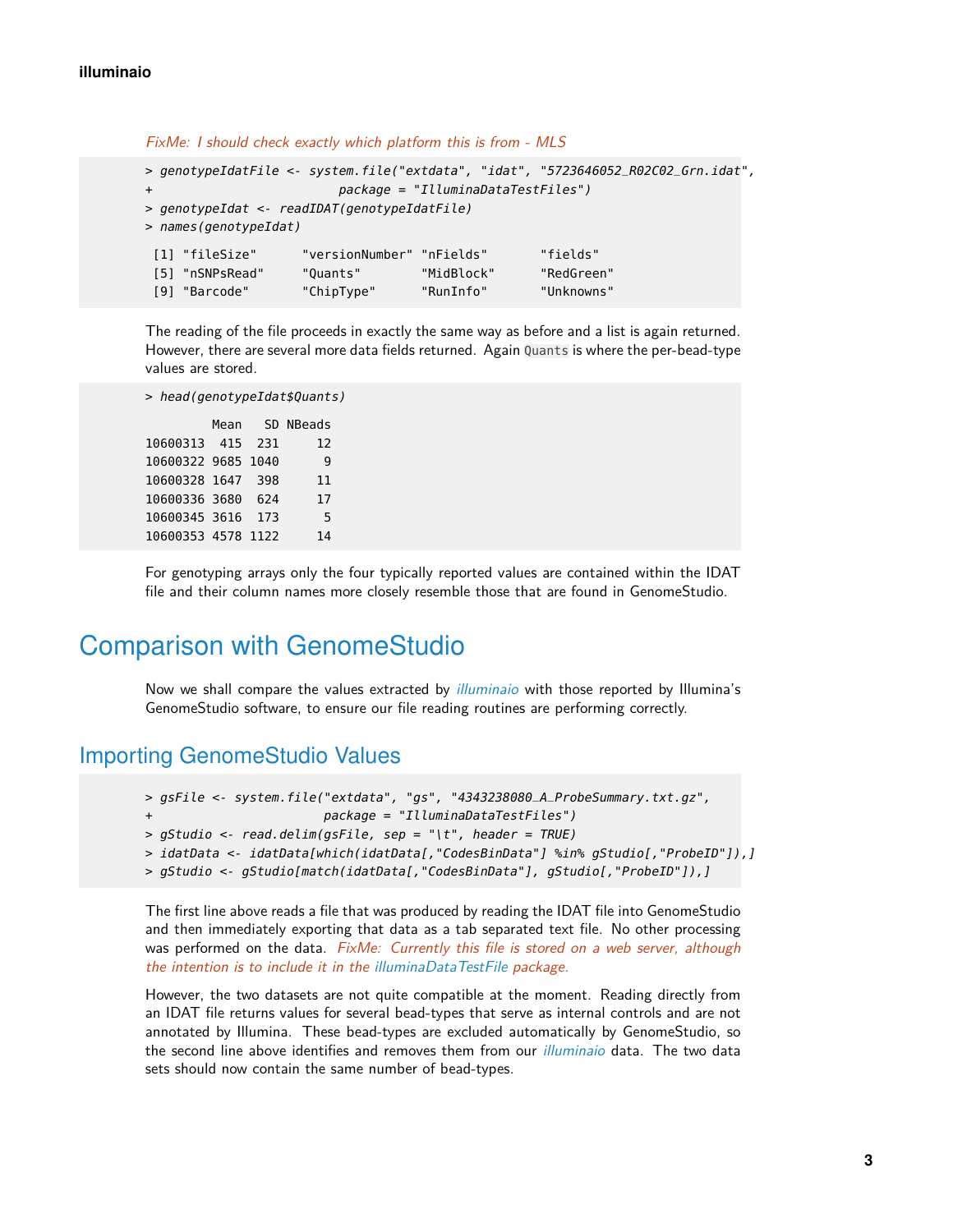The inclusion of these extra bead-types is not the only difference, they are also in different orders. Bead-types are extracted in numerical order from IDAT files, but the GenomeStudio output is sorted alphabetically. The third line reorders the GenomeStudio values to match those from *[illuminaio](http://bioconductor.org/packages/illuminaio)*, making our comparison slightly easier.

### Performing Comparison

The code below produces the two plots seen in Figure 1.

```
> par(mfrow = c(1,2))> plot(idatData[, "MeanBinData"], gStudio[, "X4343238080_A.AVG_Signal"],
+ xlab = "illuminaio", ylab = "GenomeStudio")
> identical(idatData[, "MeanBinData"], gStudio[, "X4343238080_A.AVG_Signal"])
[1] FALSE
> hist(idatData[, "MeanBinData"]- gStudio[, "X4343238080_A.AVG_Signal"],
```

```
breaks = 100, main = "", xlab = "Difference")
```


**Figure 1: Comparing values obtained by** *[illuminaio](http://bioconductor.org/packages/illuminaio)* **and GenomeStudio**

The first plot shows the summarized bead-intensity values extracted by *[illuminaio](http://bioconductor.org/packages/illuminaio)* on the horizontal axis against GenomeStudio's values on the vertical axis. We can see they are highly similar. However, they are not identical, as shown by the third line above. The second plot visualizes the distribution of the differences between the two sets of values, showing them to be small. These are most likely introduced by rounding performed by GenomeStudio that is not carried out by *[illuminaio](http://bioconductor.org/packages/illuminaio)*.